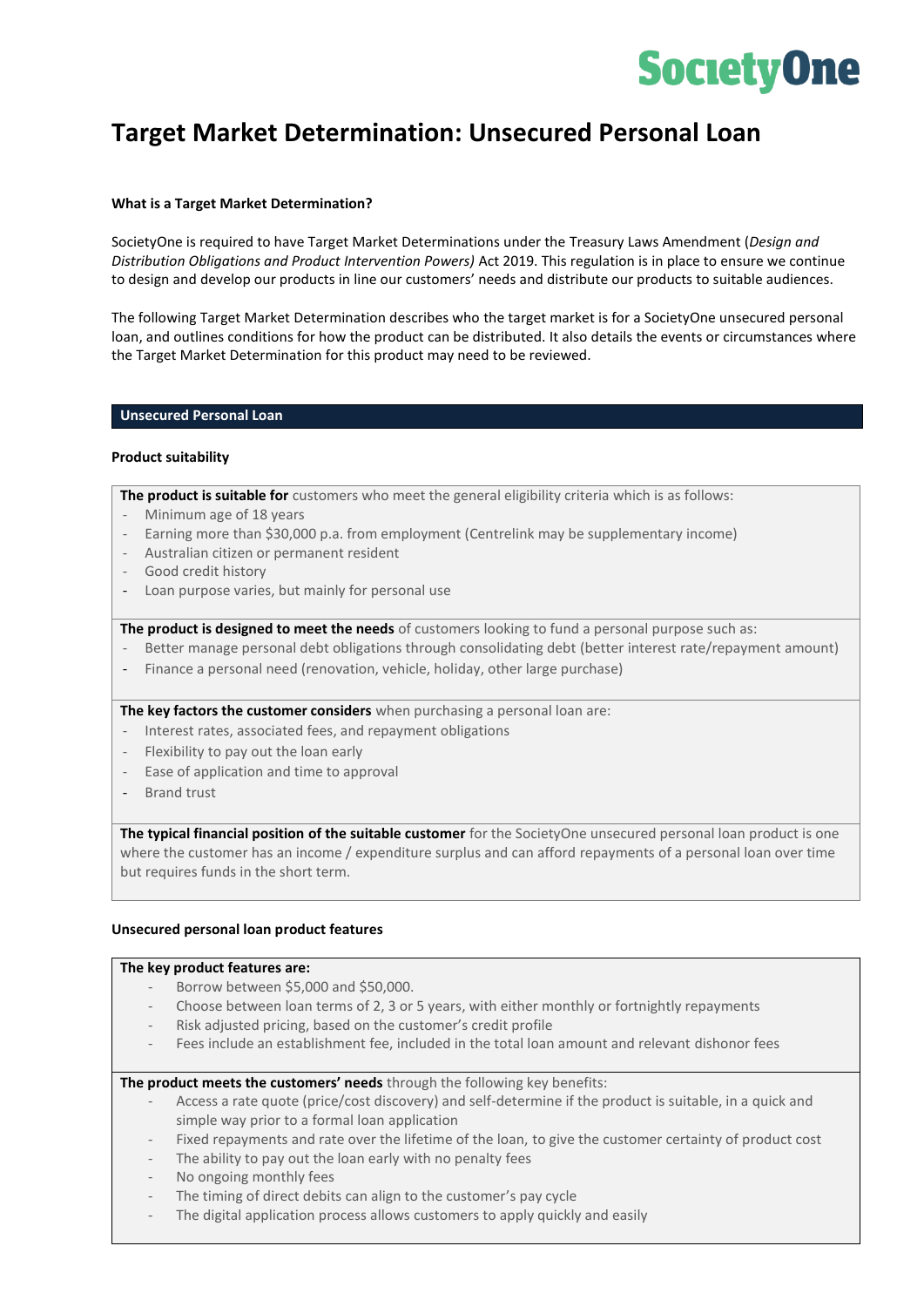# **SocietyOne**

#### **Unsecured personal loan potential risks and controls**

**Product affordability** is assessed at the time of application to ensure the loan is affordable at the time of origination by:

- Complying with responsible lending obligations.
- Reviewing bank statements to verify income and liabilities as part of the assessment process.
- Performing a credit file check to confirm liabilities and repayment history.
- Assessing serviceability and product suitability.

**The potential for a customer to misrepresent their financial needs, liabilities and expenses** is controlled by:

- Reviewing bank statement to verify income and liabilities, credit file check to confirm other credit facilities and repayment history
- Performing identity and fraud checks
- The verification of income with bank statement or through payslips

**A customer's inability to meet financial obligations due to financial hardship** is controlled through the provision of hardship arrangements, made available to customers as a way to manage short term change in their financial circumstances.

**Changes in the customer's needs during the life of the loan** is managed by:

- The ability to pay out the loan early, with no penalty
- The option to refinance with SocietyOne

### **Common reasons why a customer may not proceed with an application**

### **Customers may not be satisfied with the quote element of the product because:**

- Due to the risk adjusted pricing, the advertised rate was lower than the rate quoted to the customer
- The application was declined (i.e. customer was not eligible for a quote)

#### **Typical complaints made by personal loan customers**

#### **Customers may not be satisfied with the purchased personal loan product due to:**

- The fees or interest charged when payment obligations are not met.
- The options available for changing loan repayments (varying the contracted repayment amount or frequency)
- The credit enquiry recorded on the customer's credit file
- Accessibility to account/payment change information

#### **Product performance measures**

#### **SocietyOne measures its customer satisfaction and customer suitability through:**

- Percentage of customers that maintain payment obligations
- The ability for the customer to pay the loan out in full
- Complaint data including EDR complaints
- Customer feedback
- Delinquency and loss rates
- Feedback from distributors

#### **Product distribution**

#### **A customer can access an unsecured personal loan from SocietyOne via:**

- The SocietyOne website, known as the direct acquisition channel.
- A broker, who applies for the product on behalf of the customer through a dedicated portal.
- Referred via third party partners, often via a link to the SocietyOne website / application form.